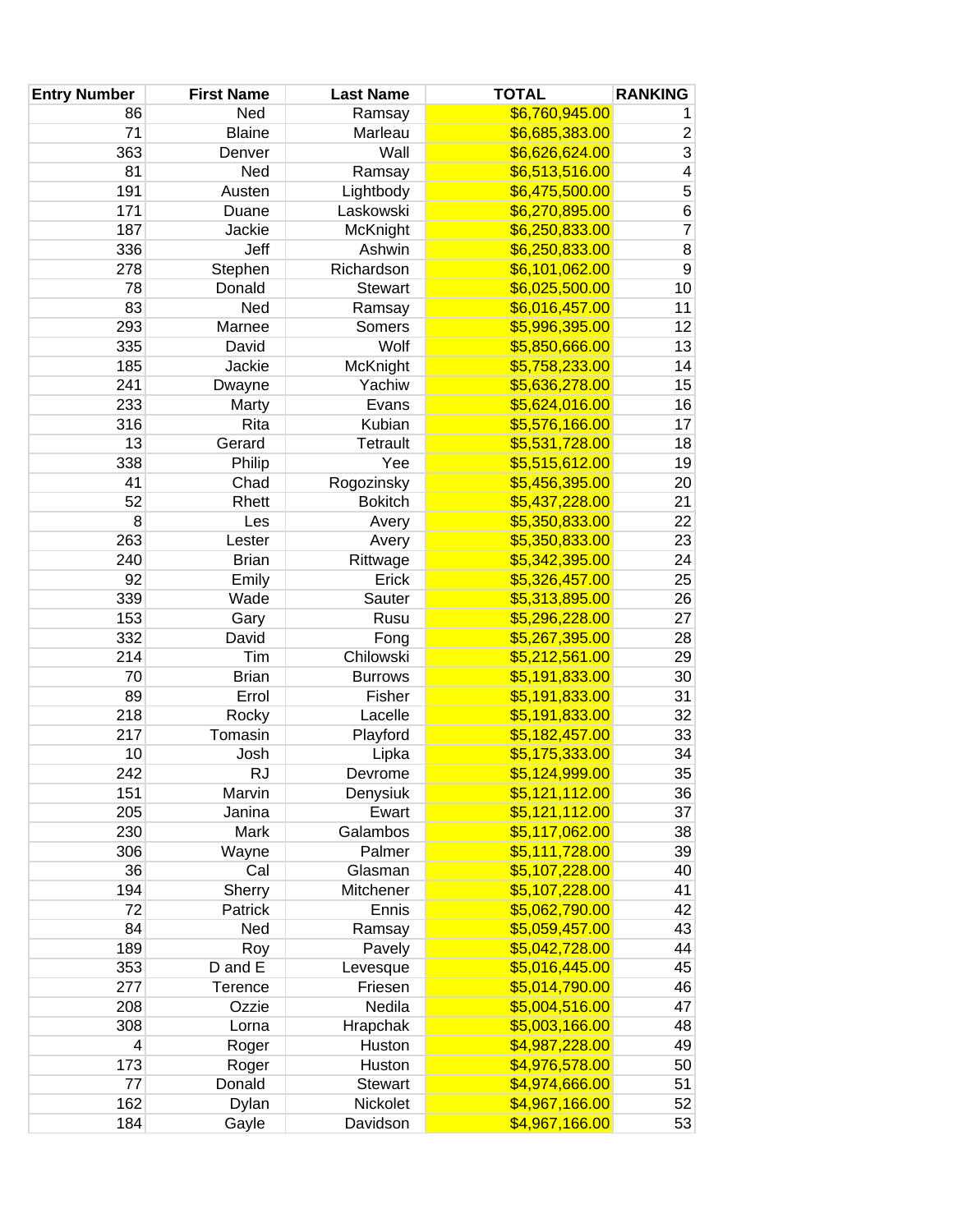| 192            | <b>Terry</b>   | Lightbody      | \$4,967,166.00 | 54  |
|----------------|----------------|----------------|----------------|-----|
| 238            | Julien         | Wagner         | \$4,967,166.00 | 55  |
| 180            | Timothy        | Ziefflie       | \$4,950,666.00 | 56  |
| 66             | <b>Brant</b>   | Seifert        | \$4,911,666.00 | 57  |
| 169            | Craig          | Petit          | \$4,911,666.00 | 58  |
| 362            | Dallas         | Wall           | \$4,856,883.00 | 59  |
| 115            | Fraser         | Falkner        | \$4,856,395.00 | 60  |
| 201            | Don            | Ewart          | \$4,854,745.00 | 61  |
| 17             | Mark           | J Budz         | \$4,837,457.00 | 62  |
| 32             | Murray         | Humble         | \$4,837,457.00 | 63  |
| 140            | Michael        | Hornick        | \$4,837,457.00 | 64  |
| 345            | <b>Brad</b>    | LaRoche        | \$4,837,457.00 | 65  |
| 59             | Lydia          | Dygdala        | \$4,817,395.00 | 66  |
| 21             | Dennis         | Boadway        | \$4,799,245.00 | 67  |
| 1              | Roger          | Huston         | \$4,797,895.00 | 68  |
| 9              | Harvey         | Dickson        | \$4,781,883.00 | 69  |
| $\overline{7}$ | Adrian         | Iverson        | \$4,769,395.00 | 70  |
| 62             | Grant          | Giesbrecht     | \$4,761,895.00 | 71  |
| 65             | Travis         | <b>Dyck</b>    | \$4,761,895.00 | 72  |
| 175            | Michelle       | Futerko        | \$4,761,895.00 | 73  |
| 200            | <b>Troy</b>    | Carbio         | \$4,761,895.00 | 74  |
| 259            | <b>Trent</b>   | Chickowski     | \$4,761,895.00 | 75  |
| 285            | <b>Tyler</b>   | Munday         | \$4,761,895.00 | 76  |
| 286            | Greg           | Kuffert        | \$4,761,895.00 | 77  |
| 299            | George         | Sofko          | \$4,761,895.00 | 78  |
| 342            | Doug           | Hickson        | \$4,761,895.00 | 79  |
| 137            | Don            | Tarala         | \$4,741,833.00 | 80  |
| 168            | Donna          | Syroishka      | \$4,741,833.00 | 81  |
| 226            | Adam           | Martin         | \$4,741,833.00 | 82  |
| 117            | Tayden         | Wallin         | \$4,713,895.00 | 83  |
| 343            | Franklin       | Carriere       | \$4,693,833.00 | 84  |
| 163            | <b>Travis</b>  | Nickolet       | \$4,687,686.00 | 85  |
| 122            | Colleen        | Lewis          | \$4,686,333.00 | 86  |
| 197            | Donald         | Johnson        | \$4,686,333.00 | 87  |
| 360            | T. C.          | Wormworth      | \$4,686,333.00 | 88  |
| 315            | Jim            | MacNeil        | \$4,676,166.00 | 89  |
| 296            | John           | Richardson     | \$4,637,166.00 | 90  |
| 304            | Penny          | McCallum       | \$4,637,166.00 | 91  |
| 215            | Vic            | Reddekop       | \$4,631,062.00 | 92  |
| 108            |                | Fisher         | \$4,628,062.00 | 93  |
| 313            | Craig          | Lawton         | \$4,620,895.00 | 94  |
| 331            | Greg<br>Jarrod |                |                | 95  |
| 124            |                | Fong           | \$4,612,124.00 |     |
|                | Stu<br>John    | Linnen         | \$4,607,062.00 | 96  |
| 132            |                | Cherney        | \$4,599,562.00 | 97  |
| 51             | Rhett          | <b>Bokitch</b> | \$4,581,666.00 | 98  |
| 275            | Warren         | Higginson      | \$4,581,666.00 | 99  |
| 261            | Allan          | Mochoruk       | \$4,576,612.00 | 100 |
| 179            | Craig          | McGillivray    | \$4,572,562.00 | 101 |
| 23             | Glenn          | Rogers         | \$4,567,228.00 | 102 |
| 288            | Karl           | Giesbrecht     | \$4,562,957.00 | 103 |
| 210            | Tim            | Nedila         | \$4,556,550.00 | 104 |
| 196            | Michael        | Mahon          | \$4,553,166.00 | 105 |
| 195            | Sherry         | Mahon          | \$4,552,500.00 | 106 |
| 203            | Don            | Ewart          | \$4,550,395.00 | 107 |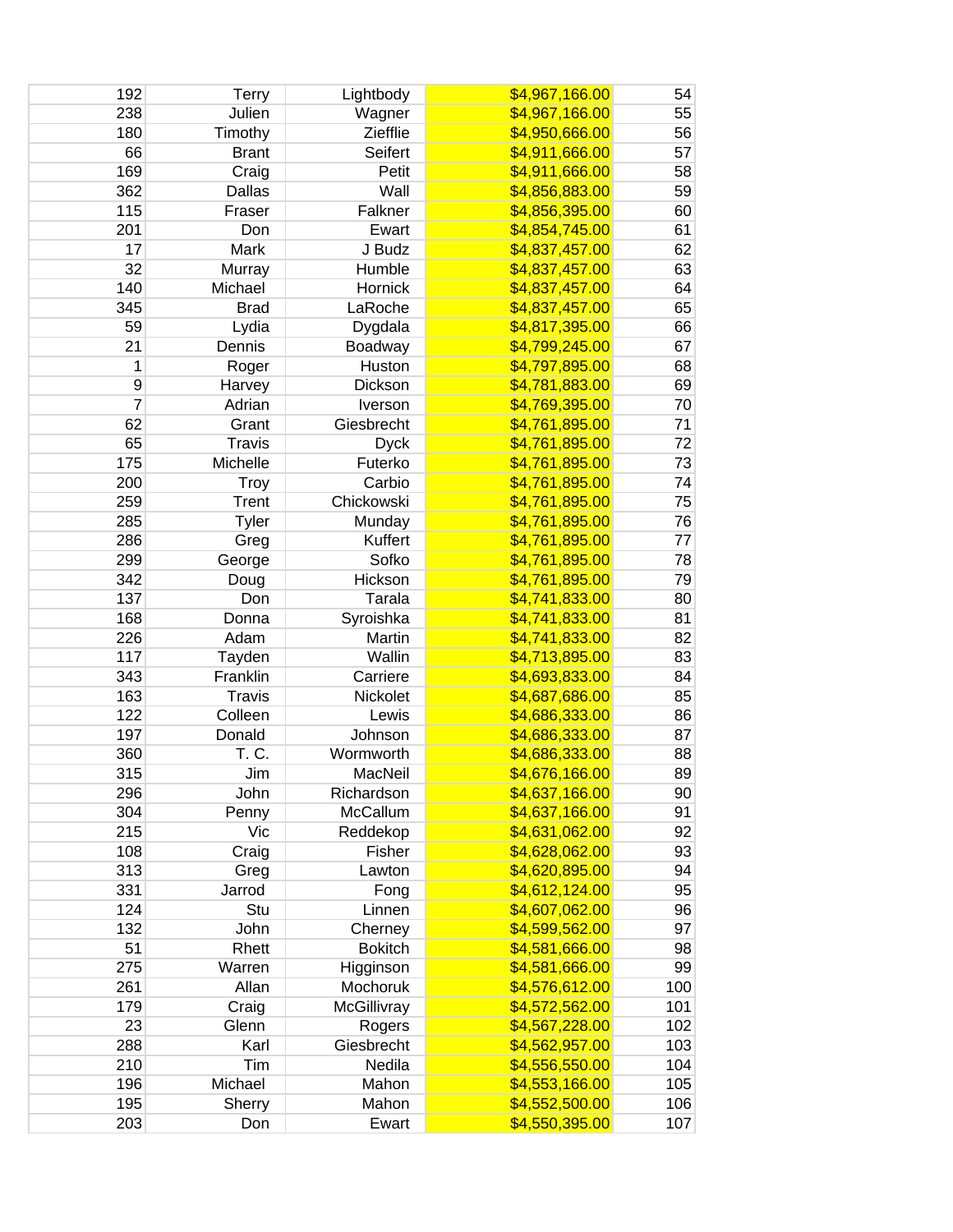| 297 | John         | Richardson      | \$4,537,228.00 | 108 |
|-----|--------------|-----------------|----------------|-----|
| 28  | <b>Brad</b>  | Smith           | \$4,536,562.00 | 109 |
| 144 | Richard      | Petkau          | \$4,536,562.00 | 110 |
| 249 | Ryan         | Martin          | \$4,536,562.00 | 111 |
| 273 | Charene      | Kozak           | \$4,525,912.00 | 112 |
| 204 | Janina       | Ewart           | \$4,524,666.00 | 113 |
| 67  | Zane         | Ausmus          | \$4,517,166.00 | 114 |
| 143 | Elwood       | Flynn           | \$4,517,166.00 | 115 |
| 176 | Dennis       | Frey            | \$4,516,500.00 | 116 |
| 290 | Georgie      | Partridge       | \$4,516,500.00 | 117 |
| 121 | Jody         | Lewis           | \$4,511,957.00 | 118 |
| 219 | Robert       | Kirton          | \$4,507,945.00 | 119 |
| 220 | Michael      | Lerner          | \$4,507,457.00 | 120 |
| 284 | Ralph        | Galambos        | \$4,507,457.00 | 121 |
| 38  | Cal          | Glasman         | \$4,494,895.00 | 122 |
| 190 | Simone       | Lightbody       | \$4,488,562.00 | 123 |
| 96  | <b>Rick</b>  | Savoie          | \$4,479,445.00 | 124 |
| 174 | Cara         | Jones           | \$4,451,883.00 | 125 |
| 88  | Gloria       | McPhadden       | \$4,431,895.00 | 126 |
| 172 | Duane        | Laskowski       | \$4,431,895.00 | 127 |
| 221 | Jeray        | <b>Breker</b>   | \$4,431,895.00 | 128 |
| 127 | Douglas W.   | McGillivray     | \$4,411,833.00 | 129 |
| 105 | Dean         | Debray          | \$4,396,383.00 | 130 |
| 112 | Yvonne       | Johnston        | \$4,367,395.00 | 131 |
| 183 | Gayle        | Davidson        | \$4,341,333.00 | 132 |
| 257 | <b>Bob</b>   | Banman          | \$4,327,833.00 | 133 |
| 97  | Darwin       | Davis           | \$4,311,895.00 | 134 |
| 258 | Pattie       | <b>Bolen</b>    | \$4,282,790.00 | 135 |
| 344 | Franklin     | Carriere        | \$4,282,790.00 | 136 |
| 260 | Mark         | Stefan          | \$4,282,124.00 | 137 |
| 302 | David        | Paslawski       | \$4,273,683.00 | 138 |
| 321 | Milton       | Taylor          | \$4,247,278.00 | 139 |
| 154 | Aaron        | Scrobe          | \$4,246,457.00 | 140 |
| 324 | Chantel      | Laventure       | \$4,237,228.00 | 141 |
| 120 | Spencer      | <b>Beaulieu</b> | \$4,226,550.00 | 142 |
| 145 | Bill         | Postlewaite     | \$4,217,624.00 | 143 |
| 202 | Don          | Ewart           | \$4,209,216.00 | 144 |
| 136 | Michael      | Welch           | \$4,207,228.00 | 145 |
| 134 | Darlay       | Aasen           | \$4,206,562.00 | 146 |
| 107 | Mark         | Knaus           | \$4,187,395.00 | 147 |
| 211 | Ken          | Merk            | \$4,170,895.00 | 148 |
| 355 | <b>Scott</b> | Dube            | \$4,152,562.00 | 149 |
| 232 | Mavis        | Evans           | \$4,130,883.00 | 150 |
| 29  | Owen         | Smith           | \$4,102,457.00 | 151 |
| 55  | Joe          | Szuch           | \$4,088,400.00 | 152 |
| 361 | Gary         | Kerr            | \$4,087,457.00 | 153 |
| 82  | Ned          | Ramsay          | \$4,086,562.00 | 154 |
| 322 | <b>Bruce</b> | McCannel        | \$4,086,562.00 | 155 |
| 276 | lane         | Poitras         | \$4,064,957.00 | 156 |
| 333 | Tom          | Lawton          | \$4,057,457.00 | 157 |
| 328 | Doug         | Lipka           | \$4,052,395.00 | 158 |
| 123 | Lee          | Kormish         | \$4,037,062.00 | 159 |
| 20  | David        | Fairlie         | \$4,001,883.00 | 160 |
| 104 | <b>Terry</b> | Schell          | \$3,967,945.00 | 161 |
|     |              |                 |                |     |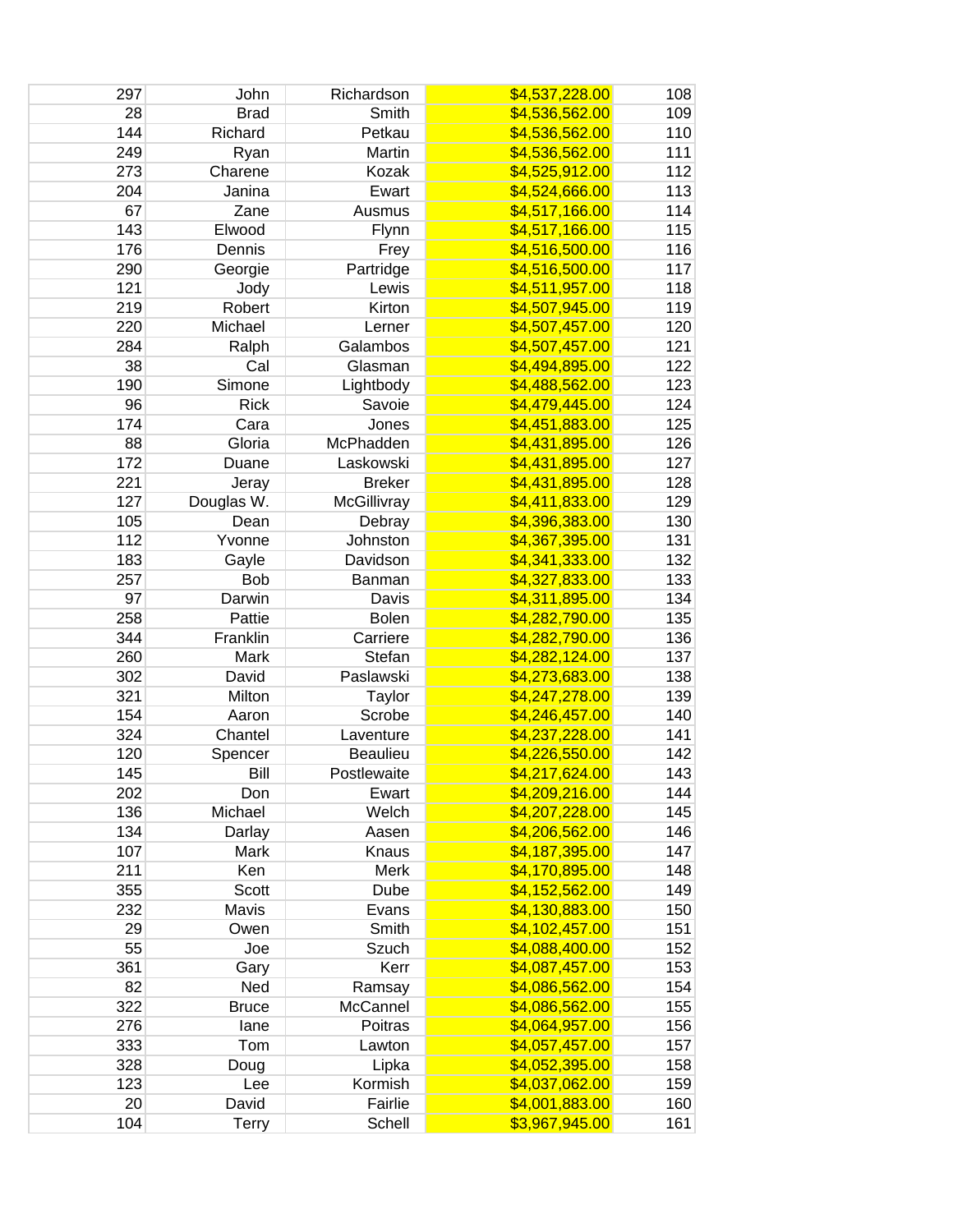| 330 | Darcy        | Soroka         | \$3,967,457.00 | 162 |
|-----|--------------|----------------|----------------|-----|
| 292 | Dave         | Gibson         | \$3,945,562.00 | 163 |
| 237 | Lester       | Lafond         | \$3,924,516.00 | 164 |
| 63  | Doug         | Kozak          | \$3,915,333.00 | 165 |
| 272 | Doug         | Kozak          | \$3,915,333.00 | 166 |
| 110 | Pat          | Savoie         | \$3,899,395.00 | 167 |
| 351 | Craig        | Hubbard        | \$3,853,683.00 | 168 |
| 253 | Gary         | Holstign       | \$3,852,333.00 | 169 |
| 340 | Dave         | Piper          | \$3,826,612.00 | 170 |
| 268 | Allain       | St. Louis      | \$3,776,578.00 | 171 |
| 74  | Mark         | Gryba          | \$3,773,395.00 | 172 |
| 209 | Mark         | Nedila         | \$3,757,457.00 | 173 |
| 75  | Dorothy      | <b>Barrie</b>  | \$3,739,228.00 | 174 |
| 300 | Kathryn      | Sofko          | \$3,726,745.00 | 175 |
| 289 | Carole       | Skaaning       | \$3,722,062.00 | 176 |
| 99  | Doreen       | <b>Butler</b>  | \$3,721,790.00 | 177 |
| 146 | Michael      | Klassen        | \$3,720,895.00 | 178 |
| 177 | <b>Brad</b>  | McNairn        | \$3,717,895.00 | 179 |
| 222 | Dale         | Worrall        | \$3,717,895.00 | 180 |
| 252 | Paul         | Watson         | \$3,694,124.00 | 181 |
| 58  | <b>Brian</b> | Dygdala        | \$3,681,895.00 | 182 |
| 329 | Thom         | Koroluk        | \$3,681,895.00 | 183 |
| 119 | Henry        | Pretorius      | \$3,661,833.00 | 184 |
| 188 | Tony         | Meredith       | \$3,661,833.00 | 185 |
| 310 | Ineke        | Knight         | \$3,652,790.00 | 186 |
| 199 | lane         | Poitras        | \$3,633,666.00 | 187 |
| 128 | Troy         | <b>Hobbins</b> | \$3,617,883.00 | 188 |
| 131 | John         | Cherney        | \$3,613,833.00 | 189 |
| 76  | Shirley      | <b>Stewart</b> | \$3,595,124.00 | 190 |
| 165 | Dave         | <b>Bryson</b>  | \$3,580,457.00 | 191 |
| 231 | Susan        | Ryan           | \$3,577,228.00 | 192 |
| 267 | Allain       | St. Louis      | \$3,554,807.00 | 193 |
| 350 | Craig        | Hubbard        | \$3,553,457.00 | 194 |
| 320 | Merv         | Aubichon       | \$3,532,124.00 | 195 |
| 19  | Mark         | J M Budz       | \$3,512,062.00 | 196 |
| 139 | Drew         | Smith          | \$3,512,062.00 | 197 |
| 291 | Don          | Somers         | \$3,501,666.00 | 198 |
| 357 | Shayne       | Marion         | \$3,492,562.00 | 199 |
| 103 | Taylor       | Cook           | \$3,489,369.00 | 200 |
| 254 | Curtis       | Heron          | \$3,472,500.00 | 201 |
| 6   | Diana        | Herauf         | \$3,456,562.00 | 202 |
| 35  | Cal          | Glasman        | \$3,456,562.00 | 203 |
| 213 | Tony         | Turay          | \$3,456,562.00 | 204 |
| 152 | Gail         | How            | \$3,454,945.00 | 205 |
| 109 | Joanne       | Fisher         | \$3,452,174.00 | 206 |
| 323 | Mark         | Lingelbach     | \$3,448,124.00 | 207 |
| 11  | Todd         | Ballantyne     | \$3,443,395.00 | 208 |
| 114 | Matt         | Manly          | \$3,436,500.00 | 209 |
| 170 | Duane        | Laskowski      | \$3,436,500.00 | 210 |
| 358 | Rob          | Allan          | \$3,436,500.00 | 211 |
| 364 | Victoria     | Wall           | \$3,427,457.00 | 212 |
| 347 | Al           | Kendall        | \$3,423,186.00 | 213 |
| 118 | Chad         | Lavallee       | \$3,417,000.00 | 214 |
| 265 | Paul         | Leier I        | \$3,351,895.00 | 215 |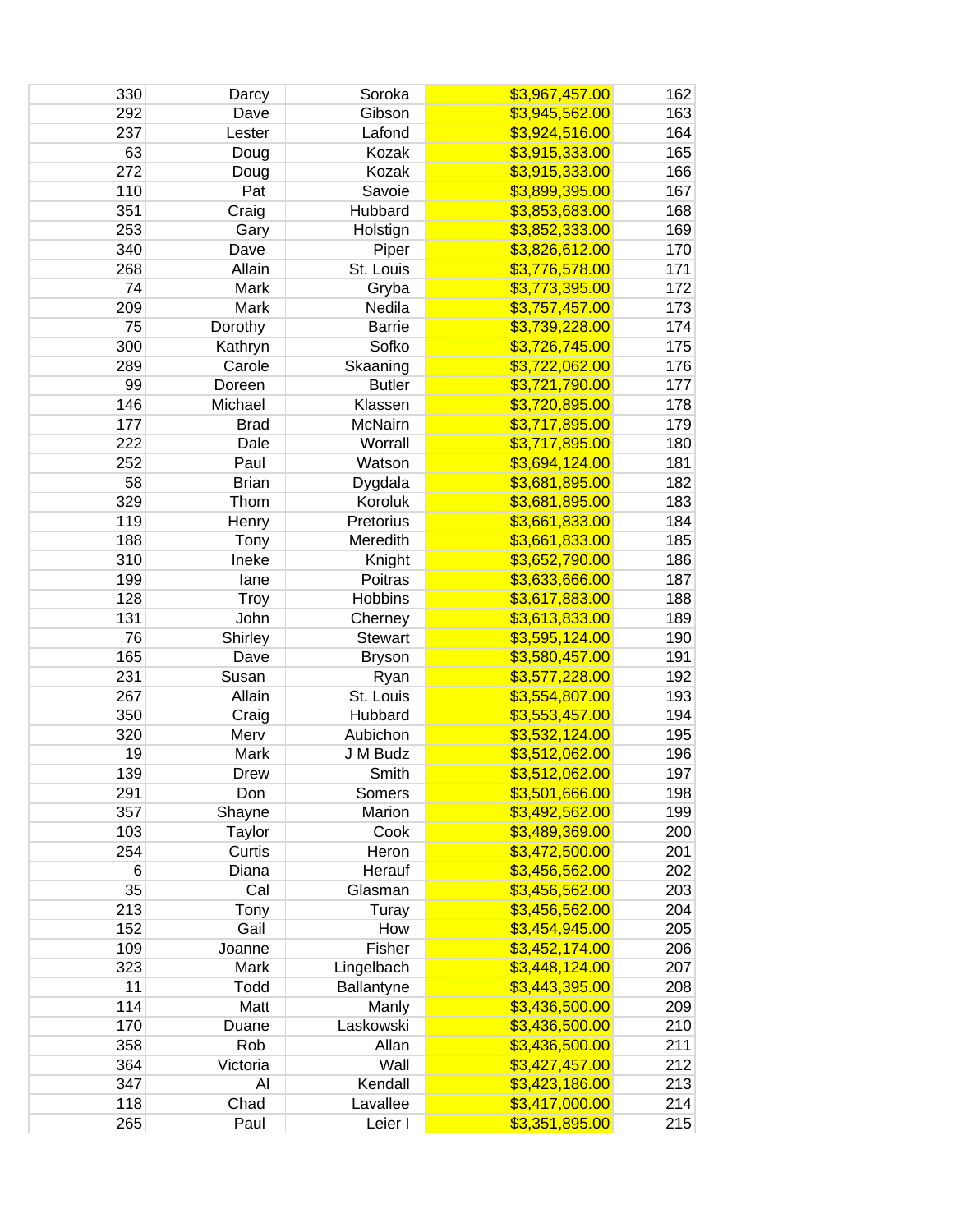| 307            | Wayne               | Palmer         | \$3,351,895.00 | 216 |
|----------------|---------------------|----------------|----------------|-----|
| 50             | Rhett               | <b>Bokitch</b> | \$3,347,352.00 | 217 |
| 206            | Janina              | Ewart          | \$3,344,807.00 | 218 |
| 243            | Chris               | Hambleton      | \$3,323,883.00 | 219 |
| 85             | Ned                 | Ramsay         | \$3,316,383.00 | 220 |
| 37             | Cal                 | Glasman        | \$3,261,666.00 | 221 |
| 30             | Jennifer            | Horning        | \$3,241,833.00 | 222 |
| 212            | Ken                 | Merk           | \$3,234,628.00 | 223 |
| 64             | Garry               | Holland        | \$3,211,833.00 | 224 |
| 295            | Jan                 | Wilson         | \$3,202,790.00 | 225 |
| 352            | Margaret            | Hubbard        | \$3,118,500.00 | 226 |
| 69             | Colin               | <b>Biblow</b>  | \$3,115,500.00 | 227 |
| 354            | Scott               | Dube           | \$3,112,124.00 | 228 |
| 294            | Jan                 | Wilson         | \$3,111,895.00 | 229 |
| 130            | <b>Troy</b>         | <b>Hobbins</b> | \$3,053,174.00 | 230 |
| 40             | Lance               | Rogozinsky     | \$2,971,945.00 | 231 |
| 54             | Albert              | Ferozdin       | \$2,942,957.00 | 232 |
| $\overline{2}$ | Roger               | Huston         | \$2,931,000.00 | 233 |
| 311            | Alan                | Morton         | \$2,923,228.00 | 234 |
| 270            | Leslie              | Gartner        | \$2,906,550.00 | 235 |
| 193            | Kyle                | Pickett        | \$2,903,166.00 | 236 |
| 309            | Beverley            | Finan          | \$2,887,228.00 | 237 |
| 256            | <b>Dick</b>         |                | \$2,866,500.00 | 238 |
| 141            |                     | DeRyk<br>Jones |                | 239 |
| 149            | Cameron             |                | \$2,850,895.00 |     |
|                | Nicole              | Klassen        | \$2,847,895.00 | 240 |
| 281            | <b>Barry</b>        | Silk           | \$2,828,166.00 | 241 |
| 45             | Chad                | Rogozinsky     | \$2,821,945.00 | 242 |
| 334            | Tom                 | Lawton         | \$2,811,895.00 | 243 |
| 56             | <b>Brian</b>        | Gabrush        | \$2,811,666.00 | 244 |
| 359            | Tom                 | Wormworth      | \$2,801,883.00 | 245 |
| 198            | <b>Brent</b>        | Stauber        | \$2,753,395.00 | 246 |
| 18             | Denise              | <b>Budz</b>    | \$2,717,395.00 | 247 |
| 227            | Jasmin              | <b>Brown</b>   | \$2,667,666.00 | 248 |
| 47             | James               | Pearson        | \$2,662,124.00 | 249 |
|                | 250 lichael Romanow | Rob Schmidt    | \$2,661,895.00 | 250 |
| 269            | Paul                | Leier          | \$2,661,895.00 | 251 |
| 283            | Tomasin             | Yanko          | \$2,661,895.00 | 252 |
| 182            | Gayle               | Davidson       | \$2,659,228.00 | 253 |
| 271            | Ron                 | Rivard         | \$2,641,833.00 | 254 |
| 248            | Kevin               | Gorski         | \$2,622,562.00 | 255 |
| 80             | Ned                 | Ramsay         | \$2,617,833.00 | 256 |
| 100            | Bill                | Edwards        | \$2,605,500.00 | 257 |
| 178            | Yves                | Ollivier       | \$2,602,833.00 | 258 |
| 312            | Graham              | Pearson        | \$2,586,562.00 | 259 |
| 25             | Al                  | Stronski       | \$2,586,333.00 | 260 |
| 79             | Ned                 | Ramsay         | \$2,586,333.00 | 261 |
| 73             | Dale                | Stronski       | \$2,567,624.00 | 262 |
| 95             | Louise              | <b>Bremner</b> | \$2,567,624.00 | 263 |
| 246            | Kevin               | Gorski         | \$2,555,062.00 | 264 |
| 106            | Mark                | Knaus          | \$2,554,833.00 | 265 |
| 33             | Lance               | Diamond        | \$2,537,349.00 | 266 |
| 90             | Todd                | Jarvis         | \$2,532,112.00 | 267 |
| 158            | Ron                 | Fehr           | \$2,529,216.00 | 268 |
| 166            | Dave                | <b>Bryson</b>  | \$2,521,383.00 | 269 |
|                |                     |                |                |     |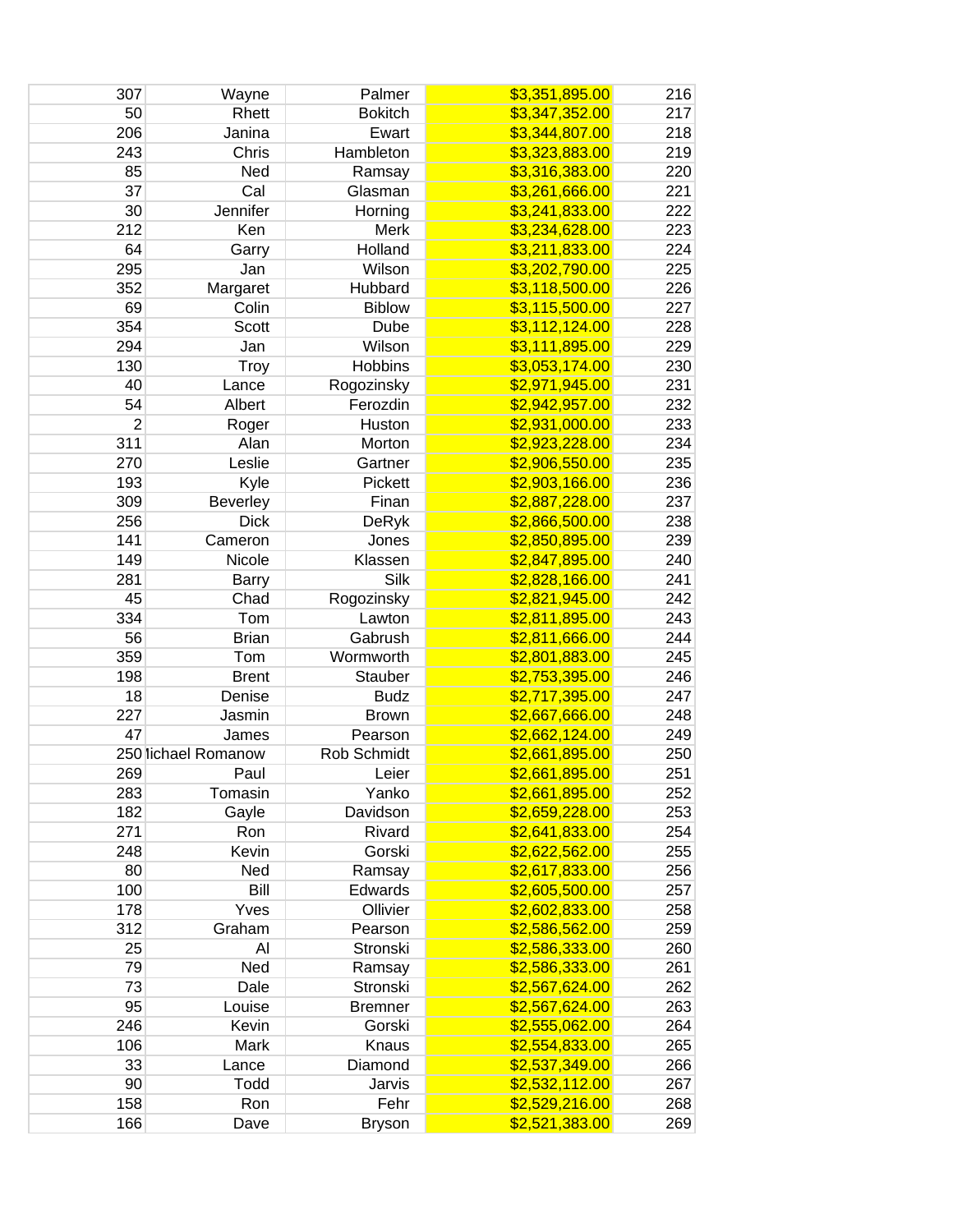| 16        | Mark                    | <b>Budz</b>      | \$2,512,124.00 | 270 |
|-----------|-------------------------|------------------|----------------|-----|
| 53        | Norm                    | Woodcock         | \$2,512,124.00 | 271 |
| 317       | Keth                    | Russell          | \$2,512,124.00 | 272 |
| 319       | Sandra                  | Aubichon         | \$2,512,124.00 | 273 |
| 15        | Jerome                  | Chomos Adm       | \$2,472,562.00 | 274 |
| 365       | Jerome                  | Chomos A         | \$2,472,562.00 | 275 |
| 60        | Shawn                   | Wasylenko        | \$2,453,062.00 | 276 |
| 301       | Norman                  | Leslie           | \$2,443,457.00 | 277 |
| 126       | Paul                    | Lendzyk          | \$2,436,562.00 | 278 |
| 5         | Roger                   | Huston           | \$2,434,945.00 | 279 |
| 234       | Henry                   | Van deventer     | \$2,425,124.00 | 280 |
| 116       | Earl                    | <b>Scott</b>     | \$2,414,166.00 | 281 |
| 42        | Chad                    | Rogozinsky       | \$2,394,895.00 | 282 |
| 157       | Ron                     | Fehr             | \$2,387,578.00 | 283 |
| 142       | Cameron                 | Jones            | \$2,361,895.00 | 284 |
| 282       | Merv                    | <b>Bruvold</b>   | \$2,311,833.00 | 285 |
| 111       | Alistair                | Johnston         | \$2,302,233.00 | 286 |
| 239       | Patrick                 | Renihan          | \$2,264,395.00 | 287 |
| 102       | Grant                   | Dennis           | \$2,248,457.00 | 288 |
| 125       | Dale                    | Gudmundson       | \$2,248,457.00 | 289 |
| 57        | Norm                    | Woodcock         | \$2,200,945.00 | 290 |
| 356       | <b>Jack</b>             | Kobussen         | \$2,200,945.00 | 291 |
|           | 251 lichael Romanow     | Rob Schmidt      | \$2,188,833.00 | 292 |
| 129       | Troy                    | Hobbins          | \$2,177,957.00 | 293 |
| 161       | Cody                    | Nickolet         | \$2,164,945.00 | 294 |
| 224       | Bill                    | Musschoot        | \$2,163,895.00 | 295 |
| 46        | Rob                     | <b>Bilokraly</b> | \$2,160,895.00 | 296 |
| 207       | Mark                    | Nedila           | \$2,154,186.00 | 297 |
| 61        | Mel                     | Auten            | \$2,152,833.00 | 298 |
| 93        | Tammy                   | Erick            | \$2,143,124.00 | 299 |
| 159       | Ron                     | Fehr             | \$2,127,216.00 | 300 |
| 98        | Jeff                    | Graham           | \$2,124,895.00 | 301 |
| 91        | Cole                    | Erick            | \$2,105,578.00 | 302 |
| 26        | Don                     | Fauchoux         | \$2,097,333.00 | 303 |
| 24        | Glenn                   | Rogers           | \$2,082,895.00 | 304 |
| 147       | Ernie                   | Klassen          | \$2,078,624.00 | 305 |
| 235       | Sylvia                  | Meakin           | \$2,075,728.00 | 306 |
| 298       | Connie                  | Sim              | \$2,059,124.00 | 307 |
|           |                         |                  |                |     |
| 223       | Jim & Lorraine<br>Derek | Olinyk           | \$2,043,112.00 | 308 |
| 101<br>22 |                         | Anseth           | \$2,024,062.00 | 309 |
|           | Glenn<br>Jim            | Rogers           | \$2,014,795.00 | 310 |
| 150       |                         | Grundy           | \$2,003,062.00 | 311 |
| 244       | Raymond                 | Volk             | \$1,974,895.00 | 312 |
| 138       | Don                     | Tarala           | \$1,955,062.00 | 313 |
| 155       | Michael                 | Herberger        | \$1,955,062.00 | 314 |
| 303       | Art                     | Postle           | \$1,955,062.00 | 315 |
| 349       | Tom                     | Lawton           | \$1,947,562.00 | 316 |
| 305       | Dean                    | McCallum         | \$1,898,395.00 | 317 |
| 181       | Gayle                   | Davidson         | \$1,882,945.00 | 318 |
| 346       | Sandra                  | Aubichon         | \$1,880,245.00 | 319 |
| 49        | Rhett                   | <b>Bokitch</b>   | \$1,879,500.00 | 320 |
| 43        | Chad                    | Rogozinsky       | \$1,862,883.00 | 321 |
| 318       | Kevin                   | Toombs           | \$1,842,895.00 | 322 |
| 44        | Chad                    | Rogozinsky       | \$1,834,945.00 | 323 |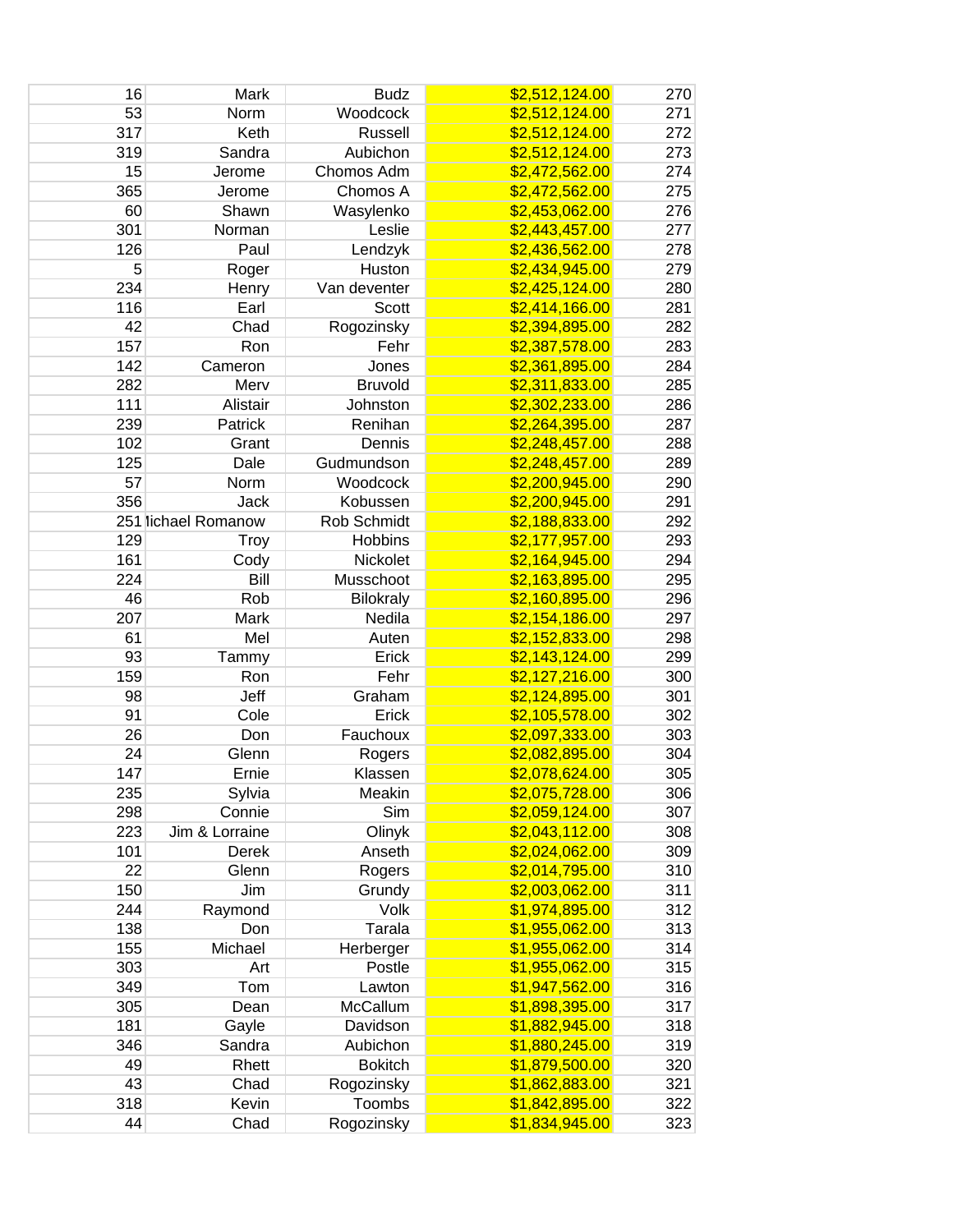| 279 | James         | Waldbillig      | \$1,829,736.00 | 324 |
|-----|---------------|-----------------|----------------|-----|
| 31  | Emily         | Horning         | \$1,827,895.00 | 325 |
| 326 | Aaron         | Wolchuk         | \$1,822,833.00 | 326 |
| 348 | Richard       | Westbury        | \$1,808,395.00 | 327 |
| 255 | Jennifer      | Heron           | \$1,792,383.00 | 328 |
| 327 | Art and Ruth  | Loucks          | \$1,791,895.00 | 329 |
| 264 | David         | Janz            | \$1,776,186.00 | 330 |
| 337 | Rob           | Jackson         | \$1,774,833.00 | 331 |
| 14  | Jerome        | Chomos          | \$1,760,245.00 | 332 |
| 216 | Heath         | Graham          | \$1,740,183.00 | 333 |
| 341 | Doug          | Hickson         | \$1,722,895.00 | 334 |
| 34  | Sean          | Patrick         | \$1,720,686.00 | 335 |
| 27  | Scott         | Knapp           | \$1,714,945.00 | 336 |
| 160 | Landon        | Fehr            | \$1,712,245.00 | 337 |
| 247 | Kevin         | Gorski          | \$1,638,216.00 | 338 |
| 274 | Charene       | Kozak           | \$1,636,457.00 | 339 |
| 266 | Paul          | Leier II        | \$1,635,333.00 | 340 |
| 148 | <b>Brenda</b> | Klassen         | \$1,625,728.00 | 341 |
| 48  | <b>Bruce</b>  | Harrison        | \$1,606,612.00 | 342 |
| 325 | Donavan       | Gates           | \$1,567,228.00 | 343 |
| 236 | Jon           | Utton           | \$1,528,228.00 | 344 |
| 164 | Bernadette    | Harach          | \$1,525,124.00 | 345 |
| 135 | <b>Terry</b>  | Ross            | \$1,456,457.00 | 346 |
| 113 | Greg          | Thompson        | \$1,437,745.00 | 347 |
| 3   | Roger         | Huston          | \$1,430,245.00 | 348 |
| 156 | Ron           | Fehr            | \$1,364,883.00 | 349 |
| 94  | Rupert        | <b>Bremner</b>  | \$1,342,945.00 | 350 |
| 366 | Alan          | <b>Batty</b>    | \$1,308,524.00 | 351 |
| 314 | Jim           | MacNeil         | \$1,234,833.00 | 352 |
| 287 | Erich         | Schilbach       | \$1,114,228.00 | 353 |
| 133 | John          | Cherney         | \$1,087,945.00 | 354 |
| 228 | Doug          | Matheson        | \$1,076,019.00 | 355 |
| 225 | Bill          | Musschoot       | \$1,064,395.00 | 356 |
| 68  | Corey         | Gorrill         | \$1,029,562.00 | 357 |
| 245 | Lyle          | Day             | \$944,883.00   | 358 |
| 186 | Jackie        | <b>McKinght</b> | \$908,883.00   | 359 |
| 167 | Dave          | <b>Bryson</b>   | \$906,183.00   | 360 |
| 262 | Nathan        | Piper           | \$888,895.00   | 361 |
| 280 | James         | Waldbillig      | \$852,895.00   | 362 |
| 87  | Ned           | Ramsay          | \$823,124.00   | 363 |
| 39  | Lance         | Rogozinsky      | \$438,036.00   | 364 |
| 12  | Gerard        | Tetrault        | \$410,962.00   | 365 |
|     |               |                 |                |     |